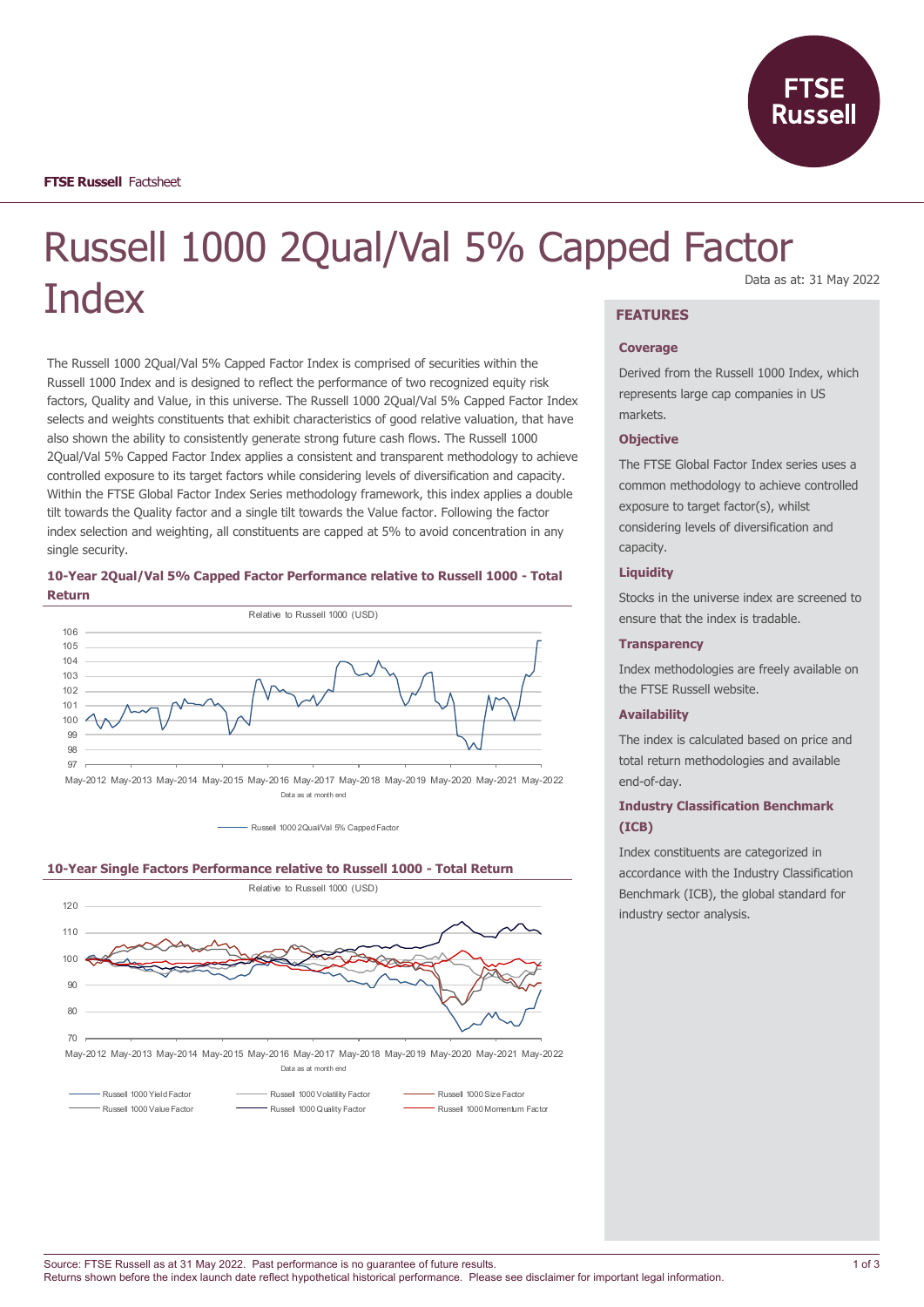## **Performance and Volatility - Total Return**

| Index (USD)                                | Return % |         |            |        |      | Return pa %* |      | Volatility %** |      |      |      |
|--------------------------------------------|----------|---------|------------|--------|------|--------------|------|----------------|------|------|------|
|                                            | 3M       | 6M      | <b>YTD</b> | 12M    | 3YR  | 5YR          | 3YR  | 5YR            | 1YR  | 3YR  | 5YR  |
| Russell 1000 2Qual/Val 5% Capped<br>Factor | $-3.8$   | $-6.2$  | $-11.1$    | 1.0    | 63.0 | 91.9         | 17.7 | 13.9           | 17.2 | 22.2 | 17.0 |
| Russell 1000 Yield Factor                  | 2.4      | 6.3     | $-0.8$     | 7.8    | 50.9 | 71.4         | 14.7 | 11.4           | 13.8 | 21.1 | 16.0 |
| Russell 1000 Volatility Factor             | $-4.4$   | $-7.2$  | $-12.0$    | 0.7    | 50.9 | 81.6         | 14.7 | 12.7           | 16.4 | 19.6 | 15.4 |
| Russell 1000 Size Factor                   | $-5.6$   | $-8.1$  | $-11.8$    | $-8.0$ | 43.8 | 67.9         | 12.9 | 10.9           | 19.5 | 28.4 | 20.4 |
| Russell 1000 Value Factor                  | $-1.6$   | $-0.3$  | $-6.4$     | 0.8    | 59.5 | 79.2         | 16.8 | 12.4           | 15.4 | 24.2 | 18.4 |
| Russell 1000 Quality Factor                | $-6.9$   | $-13.3$ | $-16.5$    | $-1.4$ | 64.5 | 99.0         | 18.1 | 14.8           | 19.4 | 21.6 | 17.0 |
| Russell 1000 Momentum Factor               | $-6.8$   | $-12.6$ | $-15.2$    | $-2.2$ | 55.2 | 88.2         | 15.8 | 13.5           | 20.0 | 22.6 | 17.2 |
| Russell 1000                               | $-6.0$   | $-10.2$ | $-13.7$    | $-2.7$ | 56.2 | 85.2         | 16.0 | 13.1           | 18.6 | 21.9 | 16.9 |

\* Compound annual returns measured over 3 and 5 years respectively

\*\* Volatility – 1YR based on 12 months daily data. 3YR based on weekly data (Wednesday to Wednesday). 5YR based on monthly data

## **Year-on-Year Performance - Total Return**

| Index % (USD)                              | 2012 | 2013 | 2014 | 2015   | 2016 | 2017 | 2018   | 2019 | 2020 | 2021 |
|--------------------------------------------|------|------|------|--------|------|------|--------|------|------|------|
| Russell 1000 2Qual/Val 5%<br>Capped Factor | 15.0 | 34.9 | 13.4 | $-0.5$ | 14.3 | 24.6 | $-5.2$ | 31.1 | 14.9 | 31.9 |
| Russell 1000 Yield Factor                  | 11.8 | 28.6 | 14.0 | 0.0    | 17.4 | 16.0 | $-4.9$ | 25.4 | 0.9  | 29.7 |
| Russell 1000 Volatility Factor             | 13.3 | 29.6 | 15.9 | 3.1    | 11.6 | 20.0 | $-2.4$ | 32.2 | 13.7 | 26.9 |
| Russell 1000 Size Factor                   | 19.2 | 36.6 | 11.3 | $-2.3$ | 16.0 | 18.3 | $-8.3$ | 29.0 | 16.4 | 22.8 |
| Russell 1000 Value Factor                  | 18.8 | 36.4 | 12.9 | $-3.3$ | 18.7 | 19.7 | $-8.1$ | 29.8 | 7.1  | 31.7 |
| Russell 1000 Quality Factor                | 16.1 | 31.7 | 13.3 | 2.1    | 10.7 | 28.1 | $-2.7$ | 32.2 | 26.3 | 30.2 |
| Russell 1000 Momentum Factor               | 15.4 | 33.6 | 12.7 | 2.7    | 7.9  | 22.8 | $-4.4$ | 30.9 | 24.6 | 25.2 |
| Russell 1000                               | 16.4 | 33.1 | 13.2 | 0.9    | 12.1 | 21.7 | $-4.8$ | 31.4 | 21.0 | 26.5 |

## **Return/Risk Ratio and Drawdown - Total Return**

| Index (USD)                             | <b>Return/Risk Ratio</b> |     |     | Drawdown (%) |         |         |         |             |
|-----------------------------------------|--------------------------|-----|-----|--------------|---------|---------|---------|-------------|
|                                         | 1YR                      | 3YR | 5YR | <b>10YR</b>  | 1YR     | 3YR     | 5YR     | <b>10YR</b> |
| Russell 1000 2Qual/Val 5% Capped Factor | 0.1                      | 0.7 | 0.8 | 1.1          | $-16.5$ | $-35.0$ | $-35.0$ | $-35.0$     |
| Russell 1000 Yield Factor               | 0.5                      | 0.6 | 0.7 | 1.0          | $-7.7$  | $-37.4$ | $-37.4$ | $-37.4$     |
| Russell 1000 Volatility Factor          | 0.0                      | 0.6 | 0.8 | 1.1          | $-17.3$ | $-33.5$ | $-33.5$ | $-33.5$     |
| Russell 1000 Size Factor                | $-0.4$                   | 0.4 | 0.5 | 0.8          | $-19.8$ | $-42.3$ | $-42.3$ | $-42.3$     |
| Russell 1000 Value Factor               | 0.1                      | 0.6 | 0.7 | 1.0          | $-12.2$ | $-39.6$ | $-39.6$ | $-39.6$     |
| Russell 1000 Quality Factor             | $-0.1$                   | 0.7 | 0.9 | 1.1          | $-21.9$ | $-32.1$ | $-32.1$ | $-32.1$     |
| Russell 1000 Momentum Factor            | $-0.1$                   | 0.6 | 0.8 | 1.0          | $-21.0$ | $-34.1$ | $-34.1$ | $-34.1$     |
| Russell 1000                            | $-0.1$                   | 0.6 | 0.8 | 1.0          | $-18.9$ | $-34.6$ | $-34.6$ | $-34.6$     |

Return/Risk Ratio – based on compound annual returns and volatility in Performance and Volatility table Drawdown - based on daily data

## **Index Characteristics - Russell 1000 Qual/Val 5% Capped Factor**

| <b>Attributes</b>       | Russell 1000 2Qual/Val 5% Capped<br>Factor |
|-------------------------|--------------------------------------------|
| Number of constituents  | 394                                        |
| Dividend Yield %        | 1.52                                       |
| Constituent (Wgt %)     |                                            |
| Average                 | 0.25                                       |
| Largest                 | 5.94                                       |
| Median                  | 0.08                                       |
| Top 10 Holdings (Wgt %) | 32.14                                      |

# **INFORMATION**

## **Index Universe**

Russell 1000

## **Index Launch**

15 January 2018

# **Base Date**

26 June 2017

**Base Value**

1000

## **Investability Screen**

Actual free float applied and liquidity screened

## **Index Calculation**

End-of-day and real-time indexes available

**End-of-Day Distribution**

Via FTP and email

**Currency**

USD, EUR, GBP, JPY, AUD, Local

**Review Dates**

Semi-annually in June and December